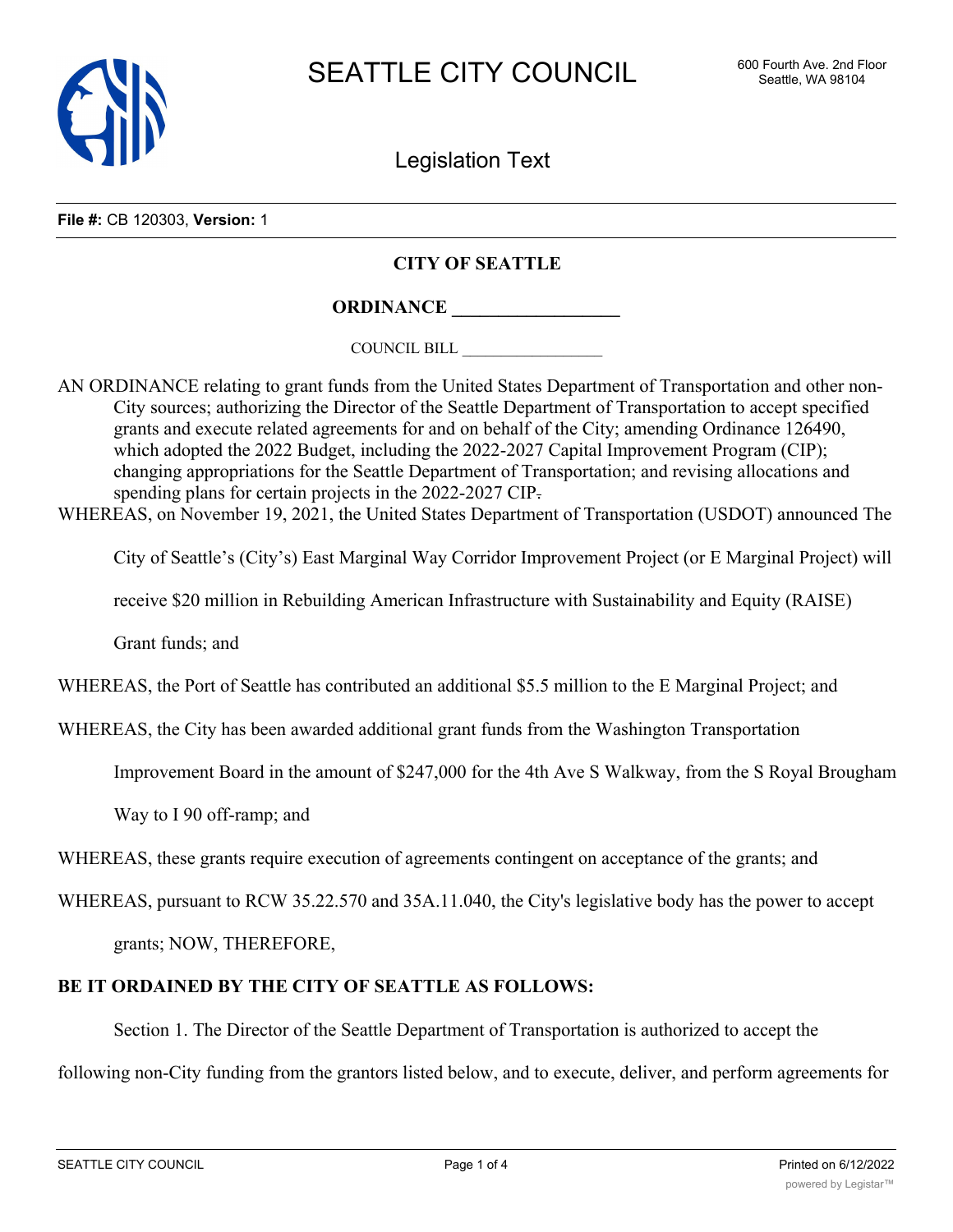## **File #:** CB 120303, **Version:** 1

the purposes described below. The funds, when received, shall be deposited in the receiving fund identified below to support, or as reimbursement for, the corresponding appropriations set forth in Section 2 of this ordinance.

| <b>Item</b> | Fund                           | Grantor                            | Purpose                          | Amount       |
|-------------|--------------------------------|------------------------------------|----------------------------------|--------------|
| 1.1         |                                | Transportation [USDOT - Rebuilding | Construction of the North        | \$20,000,000 |
|             | Fund (13000)                   | American Infrastructure            | Segment of the E Marginal        |              |
|             |                                | with Sustainability and            | Corridor Improvement Project     |              |
|             |                                | Equity (RAISE) Grant               |                                  |              |
|             |                                | Program                            |                                  |              |
| 1.2         | Transportation Port of Seattle |                                    | Construction of the North        | \$5,500,000  |
|             | Fund (13000)                   |                                    | Segment of the E Marginal        |              |
|             |                                |                                    | Corridor Improvement Project     |              |
| 1.3         | Transportation Transportation  |                                    | Construction of a sidewalk on    | \$247,000    |
|             | Fund (13000)                   | Improvement Board                  | the west side of $4th$ Ave S btw |              |
|             |                                |                                    | Royal Brougham Wy and the I-     |              |
|             |                                |                                    | 90 off-ramp                      |              |
|             | Total                          |                                    |                                  | \$25,747,000 |

Section 2. Contingent upon the execution of grant or other funding agreements and receipt of the grant funds authorized in Section 1 of this ordinance, appropriations in the 2022 Budget and project allocations in the 2022-2027 Adopted Capital Improvement Program for the following items are increased as follows:

| <b>Item</b>      | <b>Fund</b>              | <b>Budget Summary</b>                  | <b>Additional Budget</b> | <b>Project Name 2022 Amount</b> |              |
|------------------|--------------------------|----------------------------------------|--------------------------|---------------------------------|--------------|
|                  |                          | Level                                  | Appropriation            |                                 |              |
| $\overline{2.1}$ |                          | <b>Transportation Mobility Capital</b> | \$20,000,000             | Heavy Haul                      | \$20,000,000 |
|                  | Fund (13000) BC-TR-19003 |                                        |                          | Network                         |              |
|                  |                          |                                        |                          | Program - East                  |              |
|                  |                          |                                        |                          | Marginal Way                    |              |
|                  |                          |                                        |                          | $(MC-TR-$                       |              |
|                  |                          |                                        |                          | CO90                            |              |
| $2.2^{\circ}$    |                          | <b>Transportation Mobility Capital</b> | \$5,500,000              | Heavy Haul                      | \$5,500,000  |
|                  | Fund (13000)             | <b>BC-TR-19003</b>                     |                          | Network                         |              |
|                  |                          |                                        |                          | Program - East                  |              |
|                  |                          |                                        |                          | Marginal Way                    |              |
|                  |                          |                                        |                          | $(MC-TR-$                       |              |
|                  |                          |                                        |                          | C <sub>090</sub>                |              |

2.3 Transportation

Mobility Capital

<u>\*247,000 Pedestrian Pedestrian Pedestrian Pedestrian Pedestrian Pedestrian Pedestrian Pedestrian Pedestrian Pe</u>

\$247,000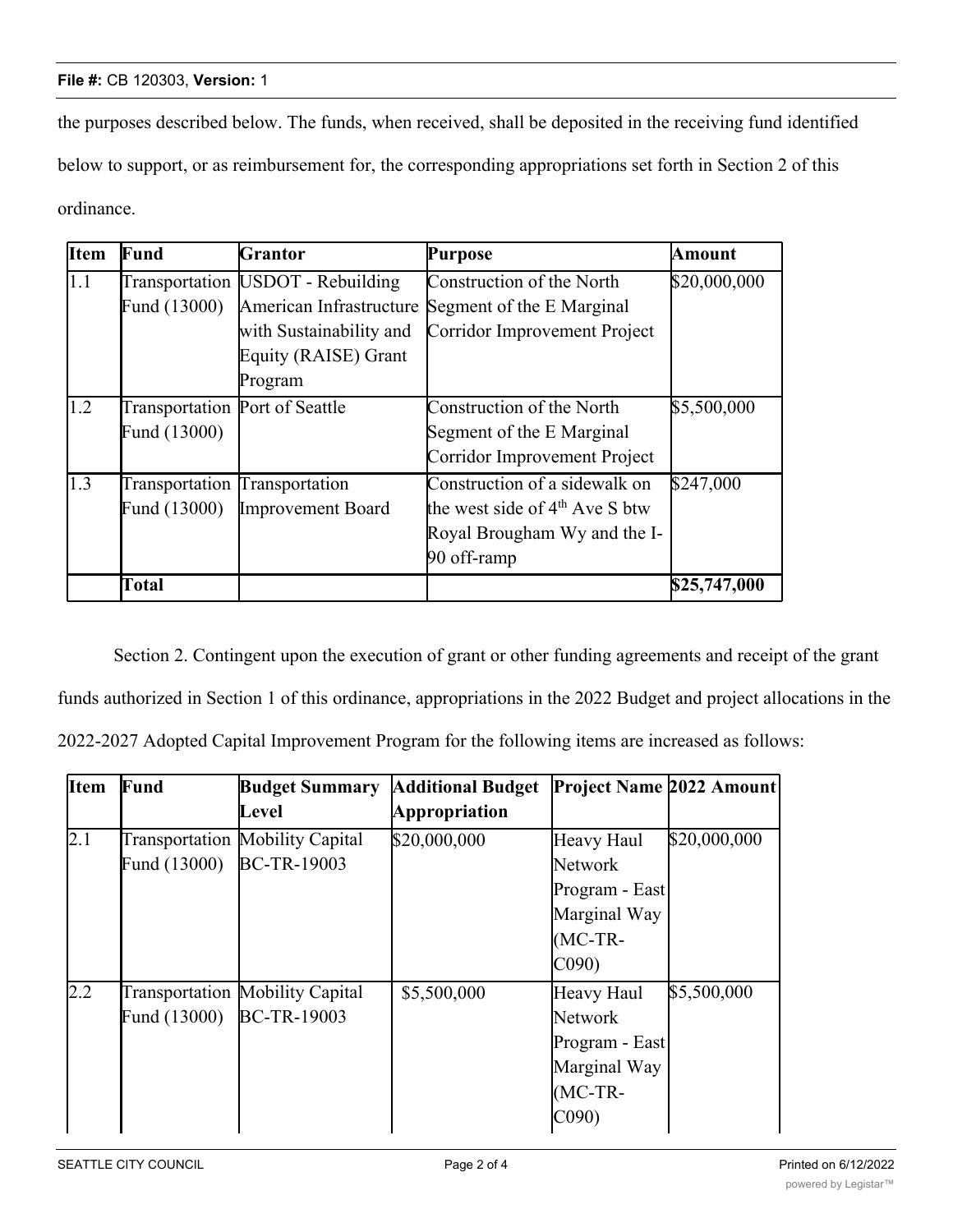**File #:** CB 120303, **Version:** 1

| 2.3 |                          | Transportation Mobility Capital | \$247,000    | Pedestrian    | \$247,000    |
|-----|--------------------------|---------------------------------|--------------|---------------|--------------|
|     | Fund (13000) BC-TR-19003 |                                 |              | Master Plan - |              |
|     |                          |                                 |              | New           |              |
|     |                          |                                 |              | Sidewalks     |              |
|     |                          |                                 |              | $MC-TR-$      |              |
|     |                          |                                 |              | C(058)        |              |
|     | <b>Net Change</b>        |                                 | \$25,747,000 |               | \$25,747,000 |

Section 3. This ordinance shall take effect and be in force 30 days after its approval by the Mayor, but if not approved and returned by the Mayor within ten days after presentation, it shall take effect as provided by Seattle Municipal Code Section 1.04.020.

(MC-TR-

| Passed by the City Council the 100 day of 100 day of 2022, and signed by             |                         |                                                                                           |  |
|--------------------------------------------------------------------------------------|-------------------------|-------------------------------------------------------------------------------------------|--|
|                                                                                      |                         |                                                                                           |  |
|                                                                                      |                         |                                                                                           |  |
| Approved / returned unsigned / vetoed this _____ day of _____________________, 2022. |                         |                                                                                           |  |
|                                                                                      | Bruce A. Harrell, Mayor | the control of the control of the control of the control of the control of the control of |  |
|                                                                                      |                         |                                                                                           |  |